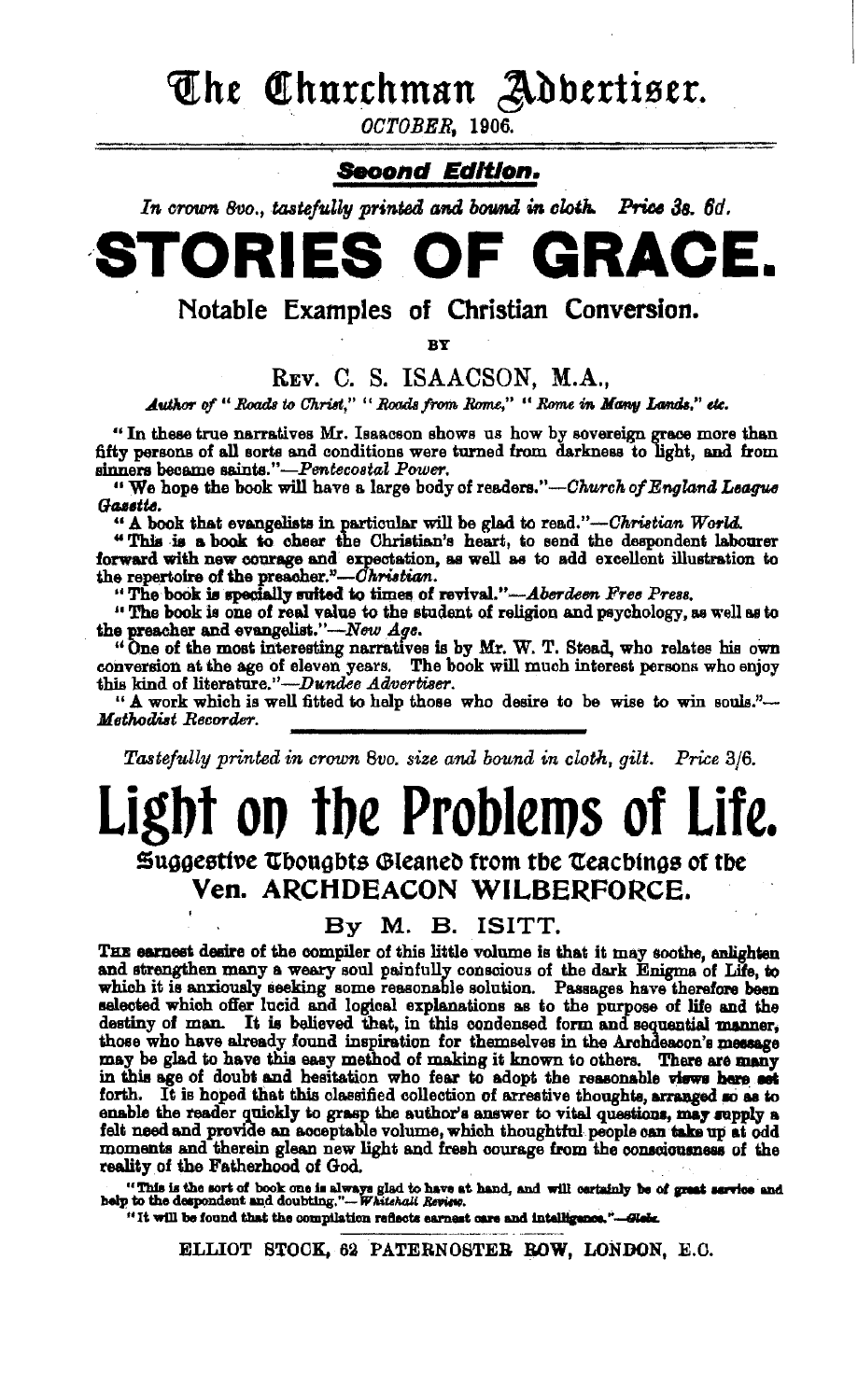## **ELLIOT STOCK'S NEW BOOKS**

SIXTH EDITION. New Volume of Sermons by CANON WILBERFORCE. In crown 8vo., handsomely printed and bound in cloth, gilt lettered, price 5s.

## <u>SERMONS PREACHED IN WESTMINSTER ABBEY</u>

By BASIL WILBERFORCE, D.D., Canon of Westminster, Chaplain to the Speaker,

Select Preacher before the University of Oxford.<br>"Thoughtful and carefully reasoned sermons, deserving of careful study."—Church Family Newspaper.<br>"We can quite understand the appreciation which requested their author to p

SECOND EDITION. Sermons by ARCHDEACON WILBERFORCE.

In crown 8vo., cloth, gilt lettered, price 5s.

FEELING AFTER HIM. Sermons Preached for the Most

Part in Westminster Abbey. Second Series. By BASIL WILBERFORCE, D.D., Archdeacon of Westminster, Chaplain to the Speaker, Select Preacher before the University of Oxford.

"University or reflective minds the whole volume provides!"—Christian Commonwealth.<br>"Brilliant and sometimes daring thoughts expressed in eloquent language."—Guardian.<br>"Exceptionally able, thoughtful, vigorous, and inspiri

In crown 8vo., cloth, gilt lettered, price 5s.

REASON IN BELIEF; or, Faith for an Age of Science. An Examination into the Rational and Philosophic Content of the Christian Faith. By FRANK SEWALL, M.A., D.D.

"The arguments appeal to readers of a philosophical bent, and are often suggestive and forceful."--Methodist Recorder.

In foolscap 8vo., paper cover, 4d.

THE WAYS OF THE WEEK-ENDERS. By RIPARIUS.

The structure of the protest against the growing habit of turning Sabbath into a pleasure-seeking holiday."--Dundee Advertiser.

#### NEW VOLUMES OF VERSE.

In foolscap 4to., cloth, gilt edges, price 5s. net.

**CRANMER, Primate of All England.** A Historical Drama. By RALPH RICHARDSON.

"The work is written in graceful and dignified blank verse, and is a readable study of a conspicuous figure in English history."-Scotsman.

In crown 8vo., cloth, gilt lettered, price 3s. 6d. net.

RADIA; or, New Light on Old Truths. By ALEC C. MORE.

"Eloquent and Scriptural."-Times.

"The book is a marvel of industry, and highly creditable to the writer's gifts and diligence."-Aberdeen Daily Herald.

#### In crown 8vo., cloth, gilt lettered, price 2s. 6d. net.

REVELATIO DEI; or, The Eternal Revelation of the Triune God.

By the Rev. BERNARD HERKLOTS, M.A.<br>
"'Revelatio Del' is an excellent piece of work. It deserves high praise, for it is interesting and suggestive<br>
throughout."-Abercorn Daily Journal.

#### NEW NOVELS.

BY THE AUTHOR OF "LOTUS OR LAUREL?"

SECOND EDITION.

In crown 8vo., cloth, gilt lettered, 6s.

By HELEN WALLACE, Author of "The Greatest of These," HASTY FRUIT.

"Lotus or Laurel ?" etc.

"An unusually good book, carefully and restrainedly written."-Guardian.<br>"A tale of merit, with fine character, and good but not insistent moral tone."-Times.

In crown 8vo., cloth, gilt lettered, 5s.

AMOR VERITATIS; or, Love of the Truth. The Baronet's Story. By

M. PENNELL.

"The author has gained two elements of interest for the book : a pleasing love-romance and an 'exposure' of Romish methods and purposes."-Dundee Advertiser.

ELLIOT STOCK, 62, PATERNOSTER ROW, LONDON, E.C.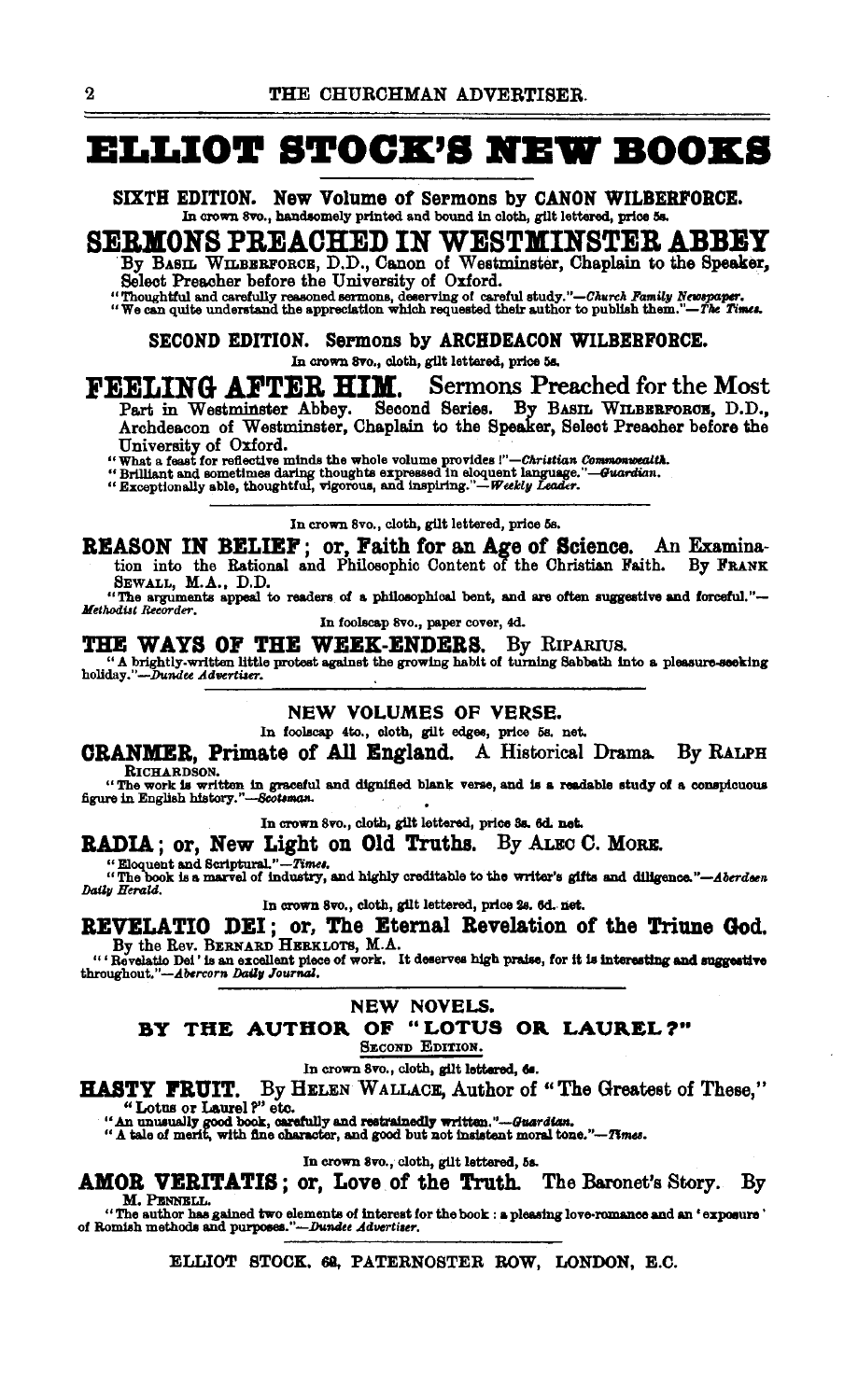# OXFORD UNIVERSITY PRESS.

THE INTERLINEAR BIBLE: The AUTHORIZED VERSION, Togsther with the Marginal Notes of both Versione and Central Referen

Fully edition the agreement of the Review of the throube and Dentred Review and  $\frac{1}{2}$  and the two Versions differ, the renderings of both are printed in small type : those of the Revised Version in the upper line. A b

- 
- **A CONCORDANCE TO THE SEPTUAGINT** and other Greek Versions of the O.T. (including the Apooryphal Books). By the late EDWIN HATCH and H. A. REDPATH. In six Parts.<br> **A HEBREW AND ENGLISH LEXIOON OF THE OLD TESTAMENT**, with a

#### ENGLISH HYMNAL. ⊌ ⊌ ≑ ● ⊃¦

A New Hymn-book for Use as a Companion to the Book of Common Prayer.

NOW READY:

- THE ENGLISH HYMNAL, WITH MUSIC, edited by Dr. VAUGEAN WILLIAMS. Crown 8vo., cloth, white edges, from 3s. net. The same on Oxford India Paper, gilt edges, from 5s. 8d. net.
- The areas represented to the same on Oxford India Paper, glit edges, from 52. 6d. net.<br>THE ENGLISH HYMNAL, WORDS ONLY, Long Primer, 24mo., oloth, white edges, from 1s. net.<br>The same on Oxford India Paper, glit edges, from
- Also, bound with a New Edition of the Book of Common Prayer, printed in large<br>uniform type throughout, on ordinary paper, from 2a. 8d. net. Also on Oxford India Paper. And<br>with other Editions of the Prayer-book.
- AN EDITION OF THE WORDS ONLY, 32mo., limp oloth, 2d. net; or bound with the Book of Common Prayer, from 12. net.

LONDON: HENRY FROWDE, OXFORD UNIVERSITY PRESS, AMEN CORNER, E.C.

#### ≤€ 7. 55 ME 2. T ID.

By the Rev. W. H. GRIFFITH THOMAS, D.D., Principal of Wycliffe Hall, Oxford.

#### **APOSTLE** THE PETER:

Outline Studies in His Life, Character, and Writings. Crown 8vo., cloth gilt. with Photogravure Portrait of Author, 38. 6d.

The Record says: "It is not a dull, lifeless, academic study of the Apostle's life and work, but one which<br>is obviously the fruit of a ripened Ohristian experience, and seeks before all things to upply the teaching of<br>Scri

# THE DEVOTIONAL COMMENTARY.

EDITED BY THE REV. A. R. BUCKLAND, M.A.

BIBLE Students and Bible Readers have long felt the necessity for some D'Commentary which should aim simply and solely at helping the spiritual life of those who use it. The Religious Tract Society is now producing a SERIES OF VOLUMES designed to fill this gap.

Large erown 8vo., cloth gilt, uniform binding, 2s. per volume.

THE PSALMS. By the Rev. Dr. J. ELDER CUMMING. In 8 Vols.—Vol. I. (PR. I.-XLI.), Vol. II. (PR. I.I.XXII.), Vol. II. (PR. I.I.XXII.), Vol. II. (PR. I.I.XXII.), Vol. II. (PHILIPPIANS. By the Rev. F. B. Marra, B.A.<br>PHILIPPIANS

Economical Section of the New A. A. B. BOSLAND, M.A., Horning Freenost at the Founding<br>2 TIMOTHY. Short Devotional Studies on the Dying Letter of St. Paul. By HARDLEY C. G. MOULE,<br>D.D., M. Bishop of Durham.<br>PHILEMON. By th

THE RELIGIOUS TRACT SOCIETY, LONDON, E.C.

PLEASE WRITE FOR THE R.T.S. NEW LIST.

R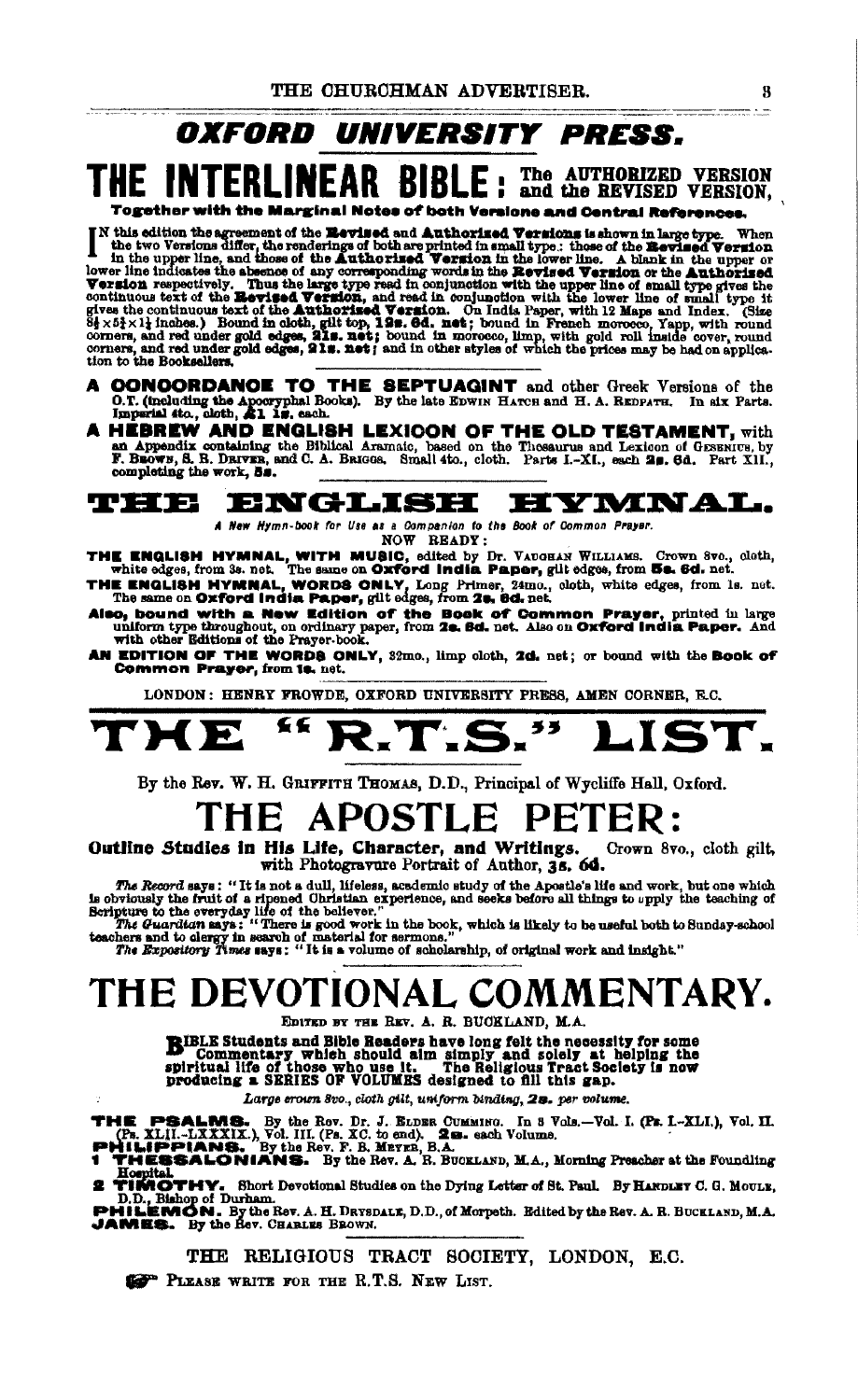#### NEW AND HELPFUL MANUAL FOR THE HOLY COMMUNION.

SECOND EDITION. In limp cloth, for the pooket, and uniform with the Prayer-Book, 1s. in cloth, and in leather binding at 2s.; lambskin, 3s.; and in Persian calf, 3s. 6d.

# COMMUNION AND OFFERING.

By the Rev. G. H. S. WALPOLE, D.D., Examining Chaplain to the Archbishop of York, Rector of Lambeth.

#### Extracts from Personal and Press Notices.

The Rev. B. M. O. HANCOOK writes: "I feel the book is worthy of unqualified recommendation. It meets a real need, and no one who use the book but will be enabled to enter devoutly and intelligently into the Great Service w

BISHOP OF ST. ALBANS : "I think it a most useful little book, and shall be glad to recommend it."

"The distinguishing feature of this little manual of Eucharistic instruction and worship is its constant insistence upon the structure of the Liturgy as determining the course of Bucharistic devotion. The are simple and well chosen, and the instructions for the most part clear and definite."-Church Times. The prayers

"The value of this excellent little book is very great. It is for busy people who want short and good prayers, and who welcome sound instruction if it can be briefly given. The whole forms a singularly complete and conveni

FOURTH EDITION. In 32mo. size, cloth limp, for the pocket, 2s ; also for presentation, in leather binding, 3s): in lambskin, 3s. 6d.; and in Persian calf, 4s. 6d.

# THE PEOPLE'S PSALTER:

#### A Plain Book for those who wish to use the Psalms in Church with intelligence and devotion.

"The book seems to be admirably adapted for its purpose, and I trust it will have a very wide usefulness."---BEHOP OF DURHAM.

"We think that this little book may be a useful help by suggesting ways in which different Psalms may<br>be applied to present day difficulties, and to the problems and anxieties with which the Church is always<br>confronted."-G

BY THE SAME AUTHOR.

In crown 8vo., cloth, gilt lettered, price 2s. 6d. net SEVENTH EDITION.

# VITAL RELIGION:

Or. The Personal Knowledge of Christ.

"The keynote of this interesting and beautiful book is the thought that religion is essentially the life of friendship and intimacy with God revealed in Josus Christ. . . . . We have no healtation in saying that Dr. Well

In 32mo., 8 pages, price One Halfpenny.

# THE LITANY.

Divided and arranged for particular intercession. (Reprinted from The People's Psalter.)

Price 4d. Reprinted on cardboard and enlarged, size 16 in. by  $10\frac{1}{6}$  in, the frontispiece from "COMMUNION AND OFFERING," entitled—

"In the Mount of the Lord it shall be seen."

Intended for use in classes.

ELLIOT STOCK. 62. PATERNOSTER ROW LONDON, E.C.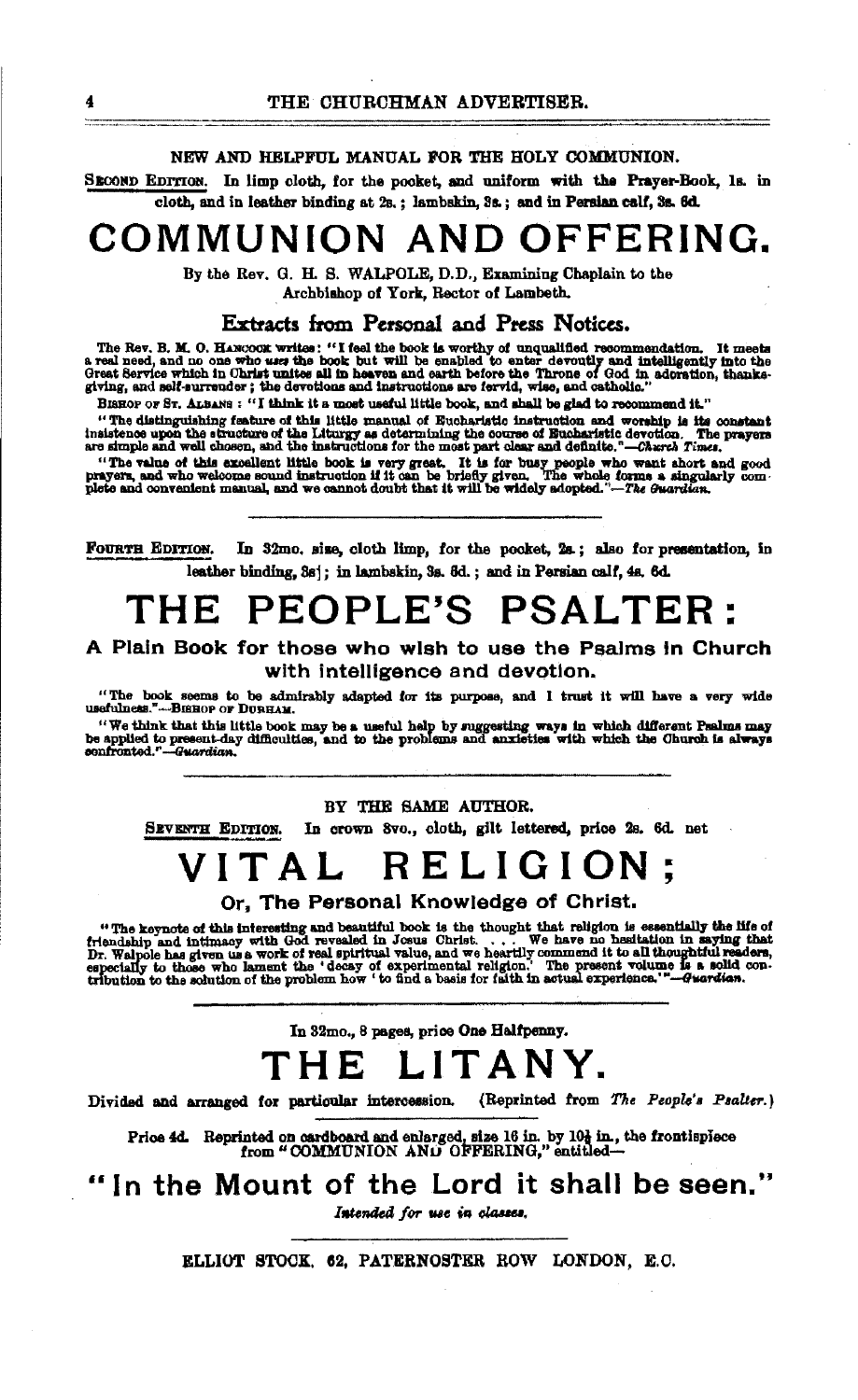### *COMPANION VOLUME* TO *"VITAL RELIGION.,*

SECOND EDITION NOW READY.

Crown 8vo., cloth, and gilt-lettered, price 2a. 6d. net.

# Personality and **Power;**

## Or, THE SECRET OF REAL INFLUENCE.

BY

REV. G. H. S. WALPOLE, D.D., **Examining Chaplain to the Archbishop of York : Rector of Lambeth.** 

## Ertracts from Reviews of "Personality and ]power."

" A series of thoughtful addresses on the secret of real influence. He shows how the development or revelation of the true self should be the aim of life, and that men best help others by what they are, not by what they have. . . . The book is one well worth careful study; and its reflections will be found stimulating."-New Age.

"The writer has vigour in his own thought, and many a reader will be stimulated and helped when following Dr. Walpole as he develops his theme and illustrates and enforces it with so many concrete and inspiring examples." *-Western Morning News.* 

" The book is rich in fresh and suggestive considerations on character, its formation and influence, and should appeal to thoughtful and earnest readers." *-Aberdeen Free Pt·ess.* 

"A thoughtful and beautiful book .... These addresses are mature and sympathetic, and fitted to be most helpful. . . . Dr. Walpole feels more intensely than most that the secret of life is to develop the new personality on noble lines.  $\ldots$  We have no doubt that this volume will by degrees make for . We have no doubt that this volume will by degrees make for itself an audience."-Church Family Newspaper.

"Its aim is to show that power lies in personality, and that every personality -whether that of slave or King, pupil or master-so far as it is developed has tnfluence. The book is based on addresses given by the author on various occasions during the last four *years."-Notts Guardian.* 

" This interesting and thoughtful volume by the Rector of Lambeth is the sequel to his stimulating and helpful work, entitled 'Vital Religion; or, The Personal Knowledge of Jesus Christ.' . . . Not the least attractive feature of the book is its philosophic breadth of mind. Not a single trace of narrowness of outlook or attitude is to be found within its pages. We therefore heartily commend this publication as one worthy of being read and re-read, believing, as we do, that it is a most helpful and inspiring work in everyway."-St. *Andrew.*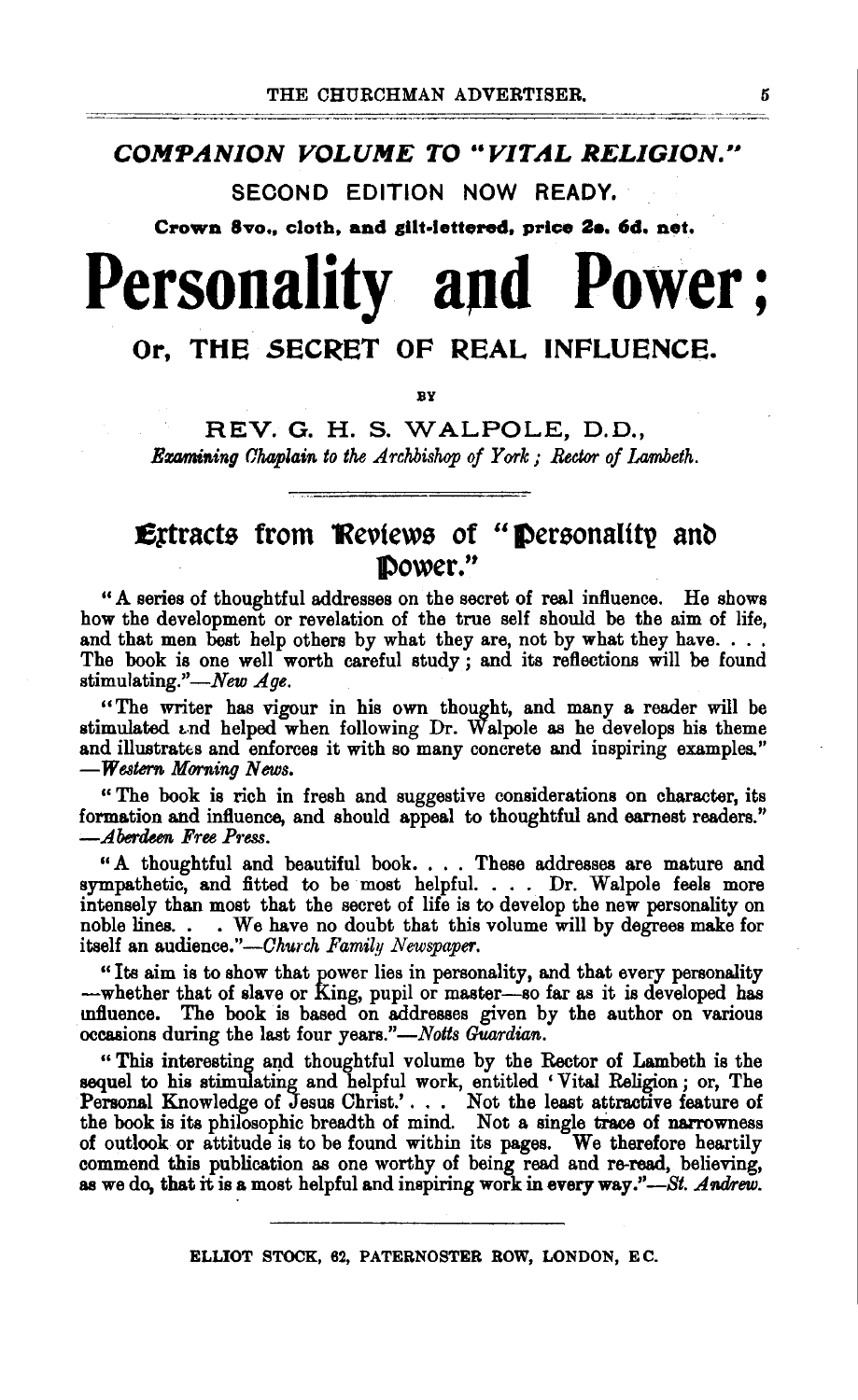## Church of England Zenana Missionary Society.

For Evangelistic, Medical and Educational Work among the Women of India and China.

Patroness: H.R.H. THE DUCHESS OF CONNAUGHT.<br>Chairman: Sir W. MACKWORTH YOUNG, K.C.S.I.

The Society has at present 65 Stations, and Employs 228 Missionaries<br>in Home Connection, 116 Assistants in Local Connection, and over 900<br>Bible-Women and Teachers.

Blue-Women and Teachers.<br>
It has 14 fully-equipped Hospitals and numerous Dispensaries. Over<br>
450,000 cases were treated last year.<br>
The Magazines of the Society: *India's Women and China's Daughters*,<br>
published monthly (

quarterly (4d.).

#### **DONATIONS & SUBSCRIPTIONS ARE MUCH NEEDED.**

Hon. Treasurer: Col. RoBr. WILLIAMS, M.P.<br>Secretaries: Clerical-Rev. G. Towes, M.A.; Lay-Mr. H. L. HEBBERT.<br>Central Association-Miss MULVANY.

Office-27. CHANCERY LANE, LONDON, W.C.

### **INFANT ORPHAN ASYLUM. I PAROCHIAL MISSIONS TO THE JEWS** WANSTEAD.

Patron: HIS MAJESTY THE KING.

This Institution maintains and educates the orphans of persons once in prosperity from<br>their earliest infancy until 15 years of age.

Nearly 500 children now in the Asylum. Annual Subscriptions are urgently needed. Life Subscription for one Vote, £5 5s.; Annual Sub-<br>scription for one Vote, £5 5s.; Annual Sub-

OFFICES: 63. LUDGATE HILL, E.C.

Commr. H. C. MARTIN. R.N., Secretary.

# AT HOME AND ARROAD.

President-THE DEAN OF WORCESTER. Hon. Secs.-CANON SIB JAMES E. PHILIPPS. Rart. ARCHDEACON SUITON

Org. Sec.-REV. W. O. E. OESTERLEY.

Work in London, Liverpool, Manchester, Leeds, Bombay,

Annlications for Grants have constantly to be refused owing to want of Funds.

Office: 39. VICTORIA STREET, LONDON, S.W.

#### **FIIND** LIBERATOR" RELIEF Datron: H.R.H. PRINCE CHRISTIAN.

£10,000 required to Relieve New and Urgent Cases.

HUNDREDS of aged and afflicted victims. so cruelly robbed of their life-savings by the great Liberator Fraud, just as they were hoping to enjoy the fruit of their<br>industry and thrift. Many of them are members of the Church of England. Cheques and P.O.'s should be sent to the Secretary, Rev. J. STOCKWELL WATTS, 16. Farringdon **Street, E.C.** 

#### THE MISSIONS TO SEAMEN

(with which is incorporated the Thames Church Mission). Patron . HIS MAJESTY THE KING.

Vice-Patrons: H.R.H. THE PRINCE OF WALES AND THE FOUR ARCHBISHOPS.

Bankers: BARCLAY & Co., Pall Mall East, S.W. **JUBILEE YEAR, 1856-1906.** 

VOCUME THEAT, 1856-1906.<br>To commemorate PHFTY YEARS work for God<br>amongst sailors, The Missions to Seamen makes an<br>earnest appeal for £10,000 as a SPECIAL JUBILEE<br>FUND, to open TEN NEW STATIONS in ports<br>abroad, e.g., Delago

Aucustice, etc.<br>
"Sky Pilots" and Sailors' Churches and Institutes<br>
"homes from home") are now provided in 86 sea-<br>
ports in all parts of the world.<br>
Who will help the Church thus to care for her<br>
Sailor Sons?<br>
STILAET OF

STUART C. KNOX, M.A., Secretary, The Missions to Seamen, 11, Buckingham Street, Strand, W.C.

## **OPERATIVE JEWISH CONVERTS' INSTITUTION**

(Church of England.)

PRESIDENT : COLONEL ROBERT WILLIAMS M.P.

**OBJECT.**-To assist young Christian Jews in distress by enabling them to help themselves. They are received for three years, provided for entirely, and taught trades.

and taught Fraues.<br>
Superport Fraues.<br>
The very helpful, but subscriptions and donations are<br>
also needed, and will be most thankfully received by<br>
the Frincipal, the Rev. H. O. ALLEROOK, Palestine<br>
House, 58, Bodney Road, Ramsgate.

Bankers-Messrs. BARCLAY & COMPANT, Ltd., 54, Lombard Street, E.C.

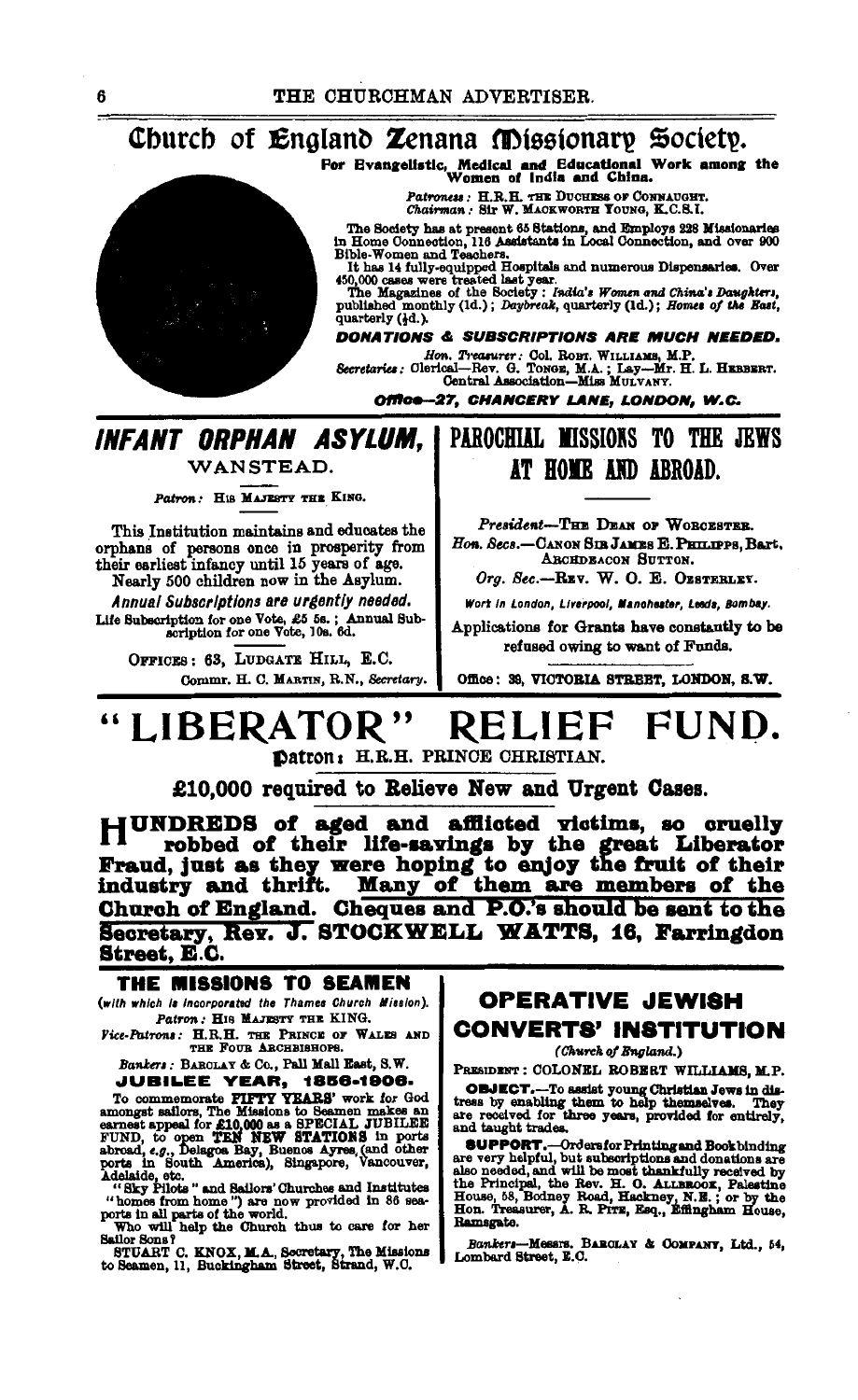# PALESTINE AND EGYPT.

#### YOOK'S SELECTED CONDUCTED TOUR, Leaving London October 9th,  $includeing:$  :-

Paris, Marseilles, Naples, Athens, Constantinople, Beyrout, Baalbec, Damascus, Mezerib, Beit Ras, Umm Keis, Tiberias, Sea of Galilee, Nazareth, Jerusalem, Jericho, Dead Sea, The Jordan, Bethany, Mount of Olives, Bethlehem, Jaffa, Cairo. The Pyramids and Sphinx, Alexandria, etc.

#### CAMPING TOUR BY HASY STAGES FROM MEZERIB TO JERUSALEM.

Arrangements also made for Private or Friendly Parties for Long or Short Conducted or Independent Tours.<br>Illustrated Programme Free.

THOS: COOK & SON, Ludgate Circus, London, and Branch Offices.

PROTESTANT REFORMATION SOCIETY.

The OLDEST Church Society for the Maintenance of the Religious Principles of the Reformation. The ONLY Mission to Roman Catholics in England.

(Established 1827.)

EDUCATIONAL **EVANGELISTIC. MISSIONARY.** 

**JUST PUBLISHED.** 

#### PROTESTANT DICTIONARY. TME Beautifully Illustrated, 15s. net.

Of REAL AND PERMANENT VALUE to a Clergyman, Minister, Teacher, Protestant Worker, Public or Parcohial Library.

Funds are Urgently Needed.

WALTER A. LIMBRICK, Secretary, 62, Berners Street, London, W.

# EDUCATIONAI

## SOUTH-EASTERN COLLEGE, RAMSGATE.

CHURCH of England Public School on the PRINCIPLES OF THE REFORMATION. Approved by ARMY COUNCIL, recognised by the ROYAL COLLEGES of PHYSICIANS and SURGEONS. Entrance Scholarships: March, July, December. JUNIOR SCHOOL in separate buildings.-For list of successes and full particulars apply HEADMASTER.

#### MICHAEL'S COLLEGE, ST. Near TENBURY, WORCESTERSHIRE.

ROYS thoroughly prepared for Public Schools. Most healthy situation; large playing fields and Fives Courts; separate cubicles. Head master, REV. W. A. RENWICK, M.A., late Scholar of Hertford College Oxford.

APPLY: REV. THE WARDEN.

## EASTBOURNE COLLEGE.

President: THE DUKE OF DEVONSHIRE, K.G.

Headmaster: REV. F. S. WILLIAMS, M.A., late Assistant-Master at Rugby School.

THE School is a First-Grade School for the Sons of Gentlemen. Boys are prepared for the Universities, the Army and Civil Services, Professions, and Commercial Life. There see Special Army and Engineering Classes. Physical whole School.

#### DOVER COLLEGE.

DOVER PRIORY BUILDINGS (1130 A.D.) A School for Moderate Churchmen-no extremes.

NCHOLARSHIPS by each term's Common Entrance Examination. Exhibitions for Sons of Clergy. Approved by Army Council. Holders of the Ashburton Shield. High percentage of successes direct for Woolwich and Sandhurst, but not ex

7